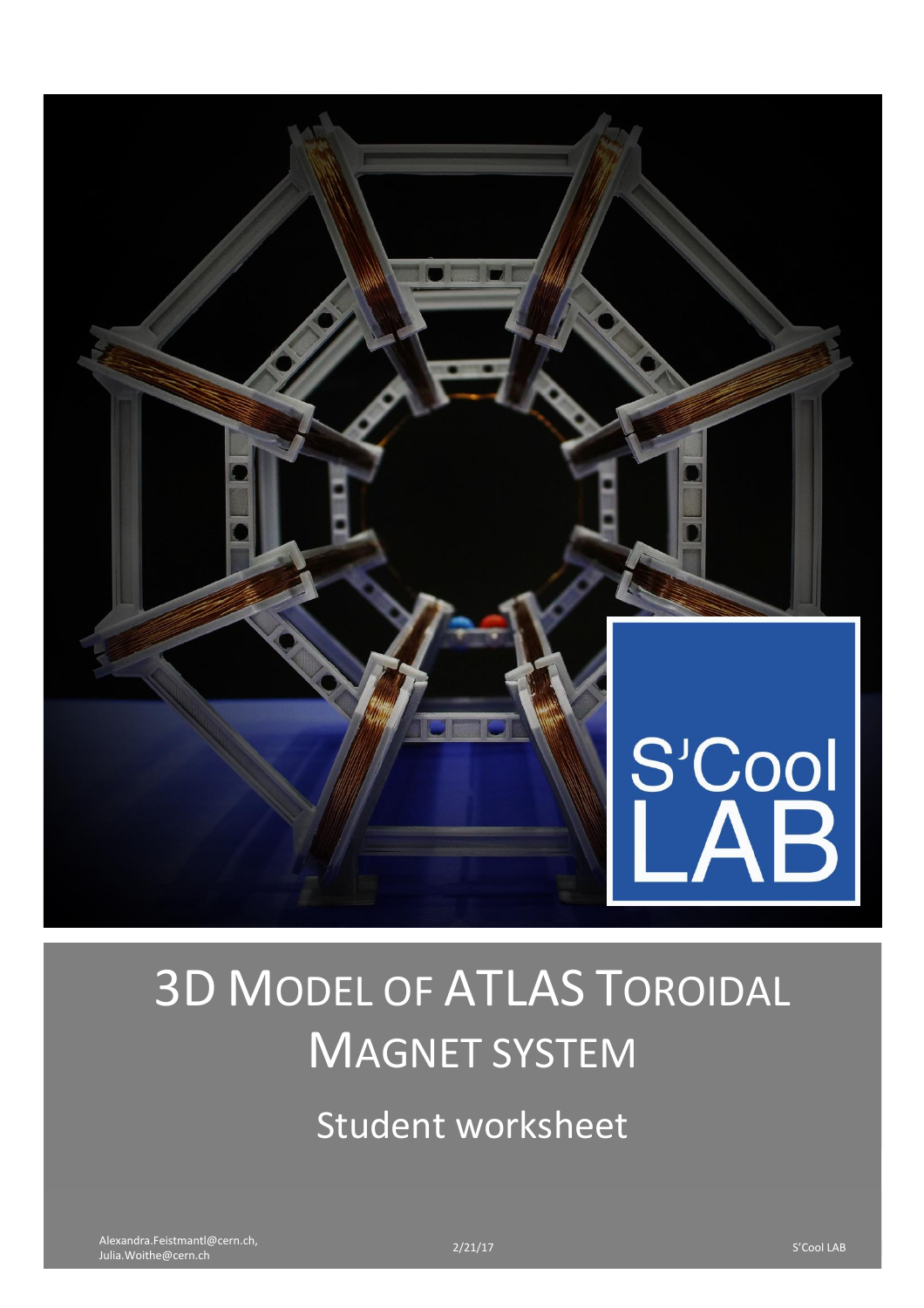Feistmantl, A., Woithe, J. (2017). 3D Model of ATLAS toroidal magnet system. Student worksheet

> Brought to you by the S'Cool LAB team <http://cern.ch/s-cool-lab>

More ideas for the classroom: <http://cern.ch/s-cool-lab/content/downloads>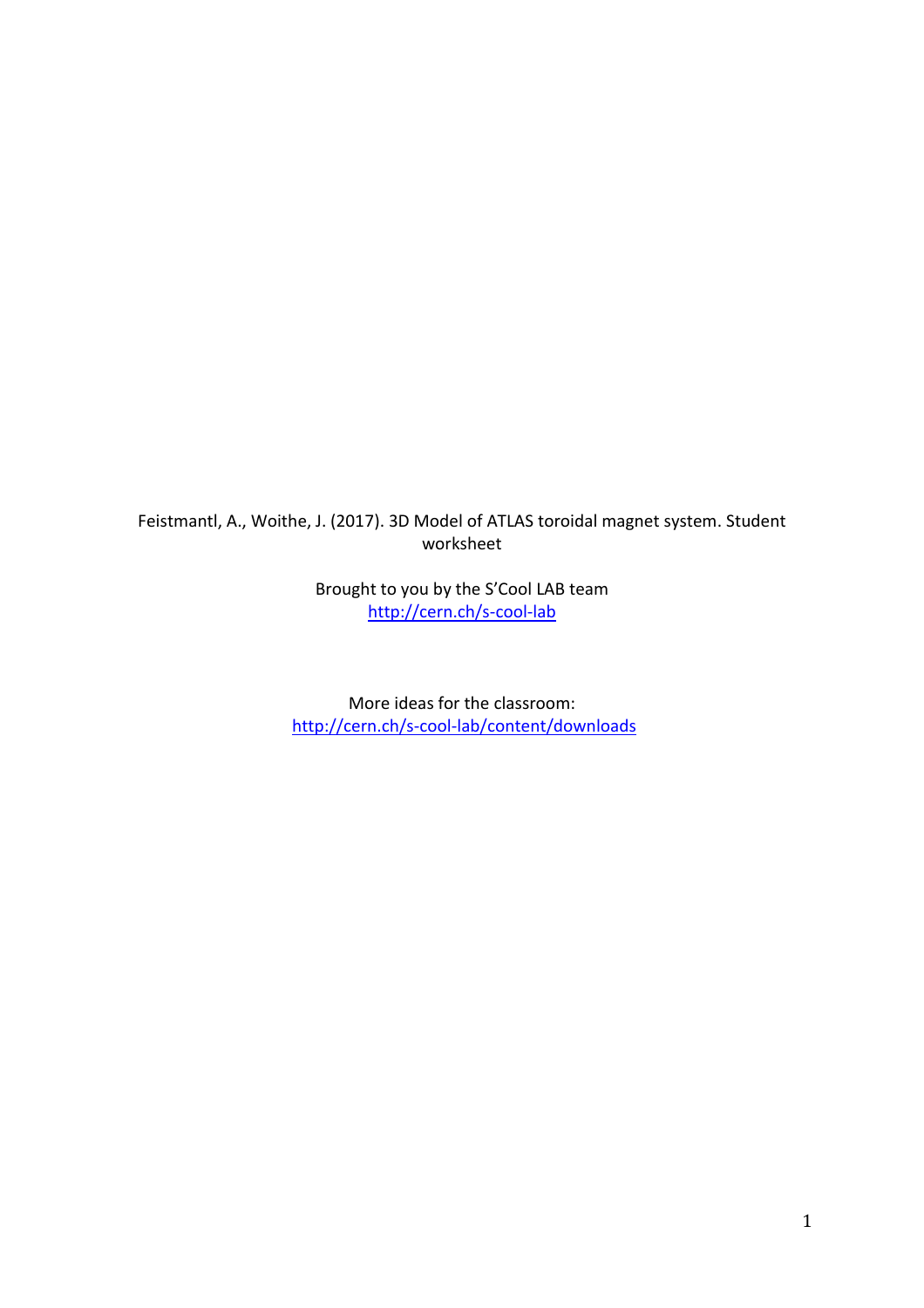## Worksheet for the model of the ATLAS magnet system

With the help of the following worksheet you will not only explore the magnetic field of the ATLAS magnet model, but also make a prediction of the results before the measurements. Remember what you already know and explain your prediction! Perform accurate measurements, note down your observations and try to explain if your predictions differ from you observations!

z

y

x

For all measurements performed in this worksheet:

- a) The sketches show one / two or more coils always from above. So in the xy-plane of the picture on the right.
- b) In the following tasks you will be exploring magnetic fields, and you will always measure the field at a certain "height". This height should correspond approximately to the  $z = 0$ plane in the picture one the right.

**Compare your model with the real toroidal magnet system of the ATLAS detector!** Use the following sources together with your measurements on your final model und fill out the table below.

[1] ATLAS Collaboration (2008): The ATLAS Experiment at the CERN Large Hadron Collider In: J. Instrum. 3 (2008) S08003<https://cdsweb.cern.ch/record/1129811> [2] The ATLAS Experiment © 2011 CERN (2011): ATLAS Fact Sheet. <https://cds.cern.ch/record/1457044/files/ATLAS%20fact%20sheet.pdf>

|               | feature                   | <b>ATLAS toroid</b> | <b>Modell toroid</b> |
|---------------|---------------------------|---------------------|----------------------|
| Size and mass | Inner diameter            |                     |                      |
|               | Outer diameter            |                     |                      |
|               | length                    |                     |                      |
|               | mass                      |                     |                      |
| coils         | Number of coils           |                     |                      |
|               | material                  |                     |                      |
|               | Operating temperature     |                     |                      |
|               | Turns per coil            |                     |                      |
|               | Total length of conductor |                     |                      |
|               | Nominal current           |                     |                      |
|               | Voltage                   |                     |                      |
|               | Resistance                |                     |                      |
|               | Average magnetic field    |                     |                      |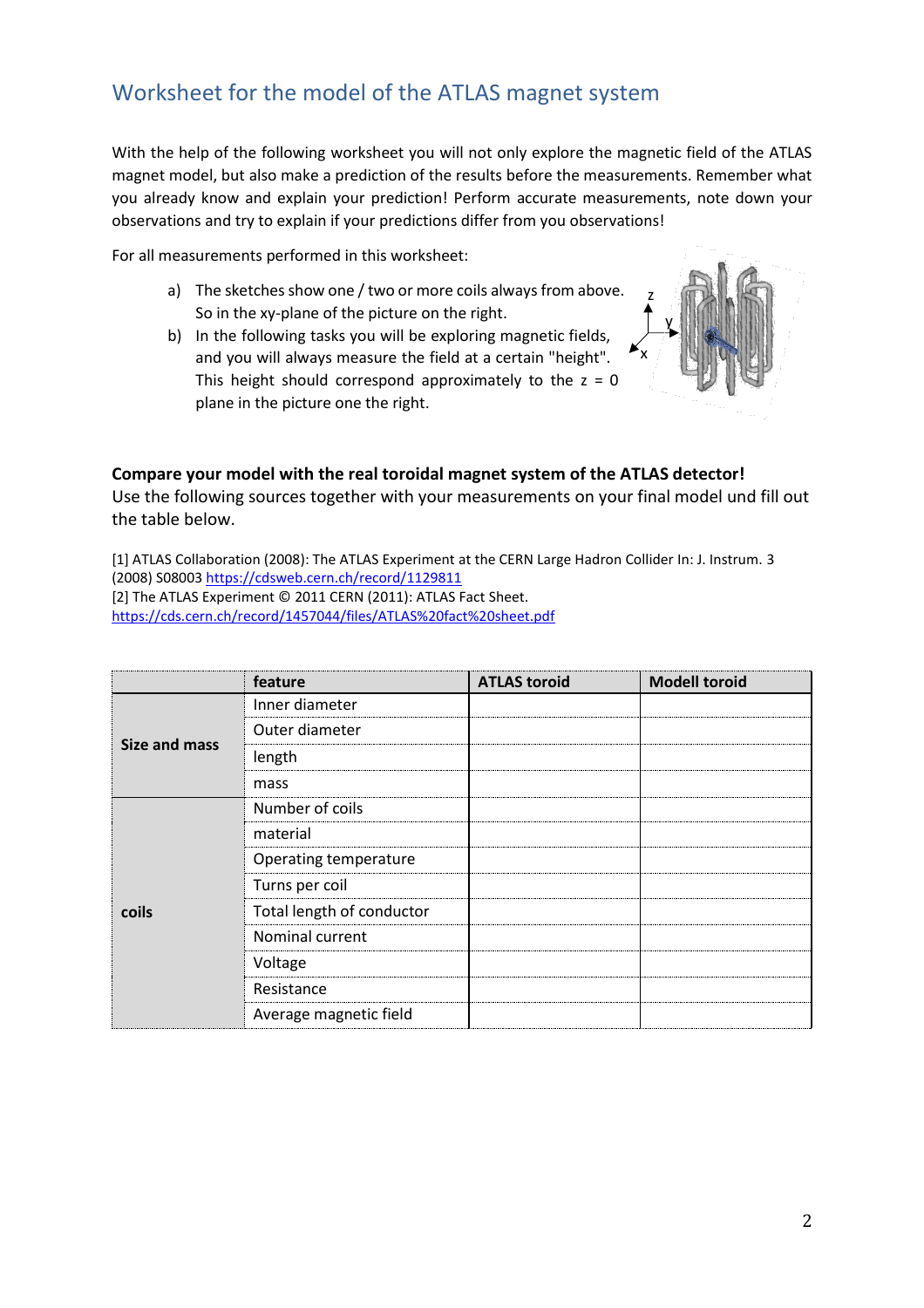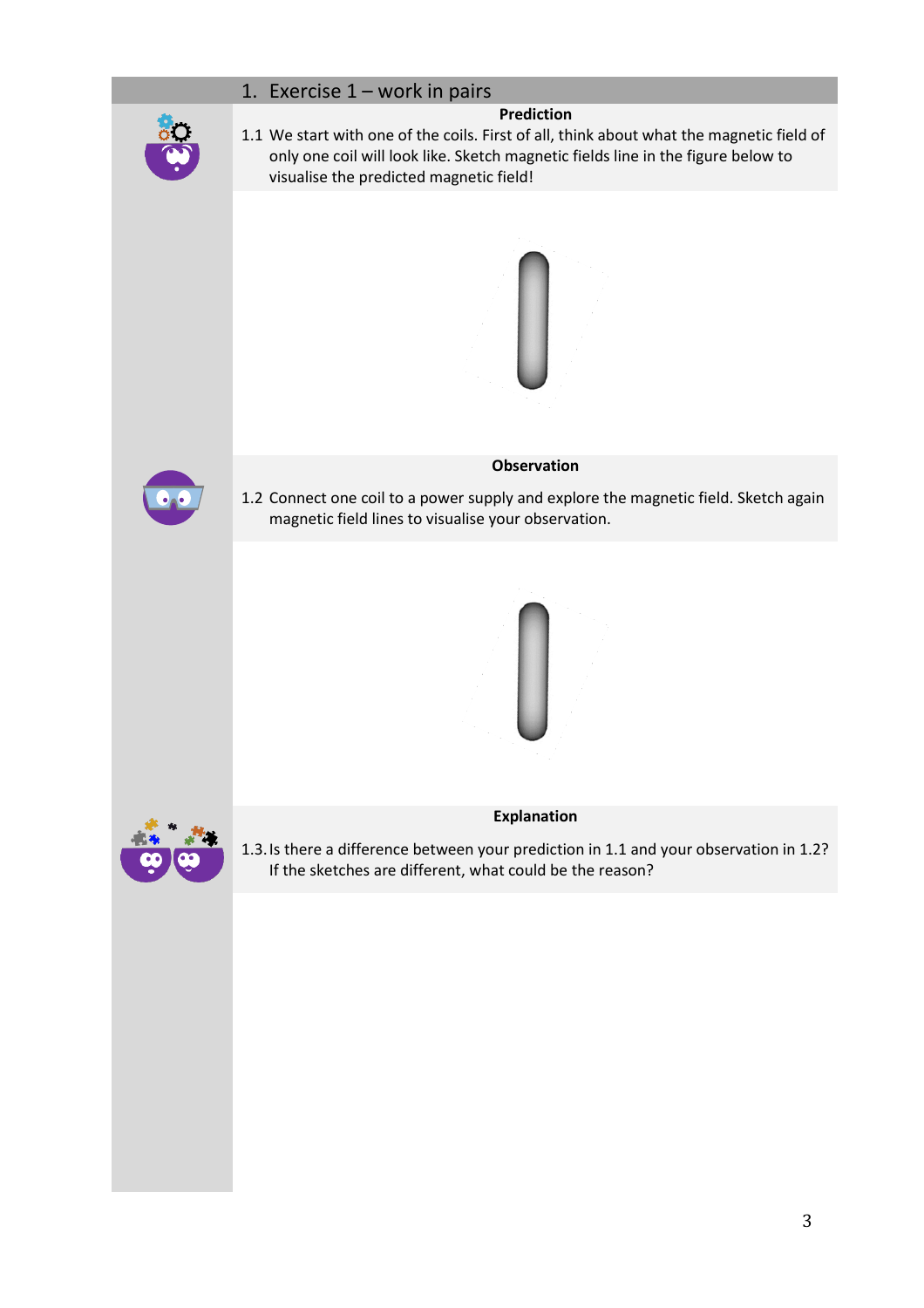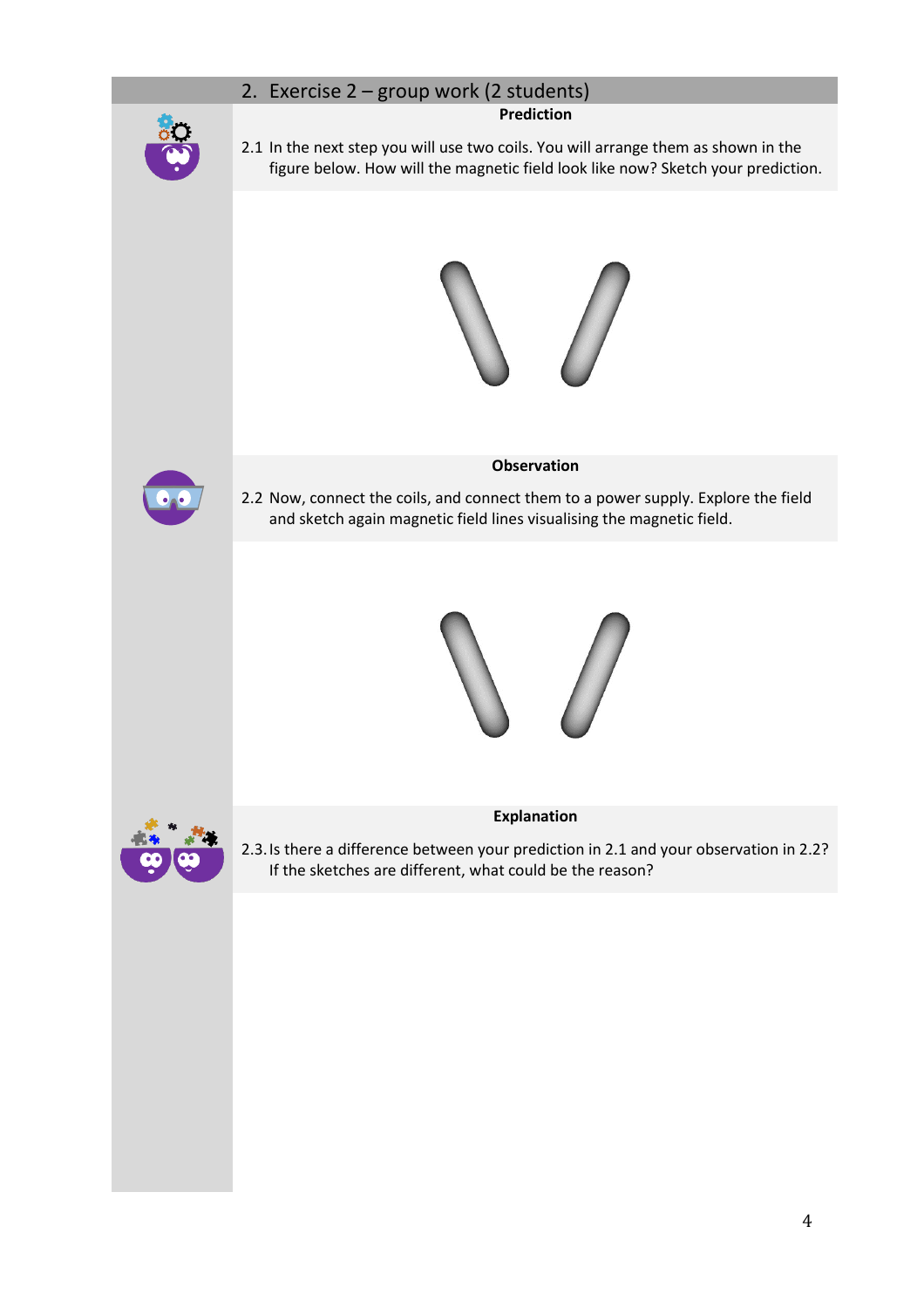